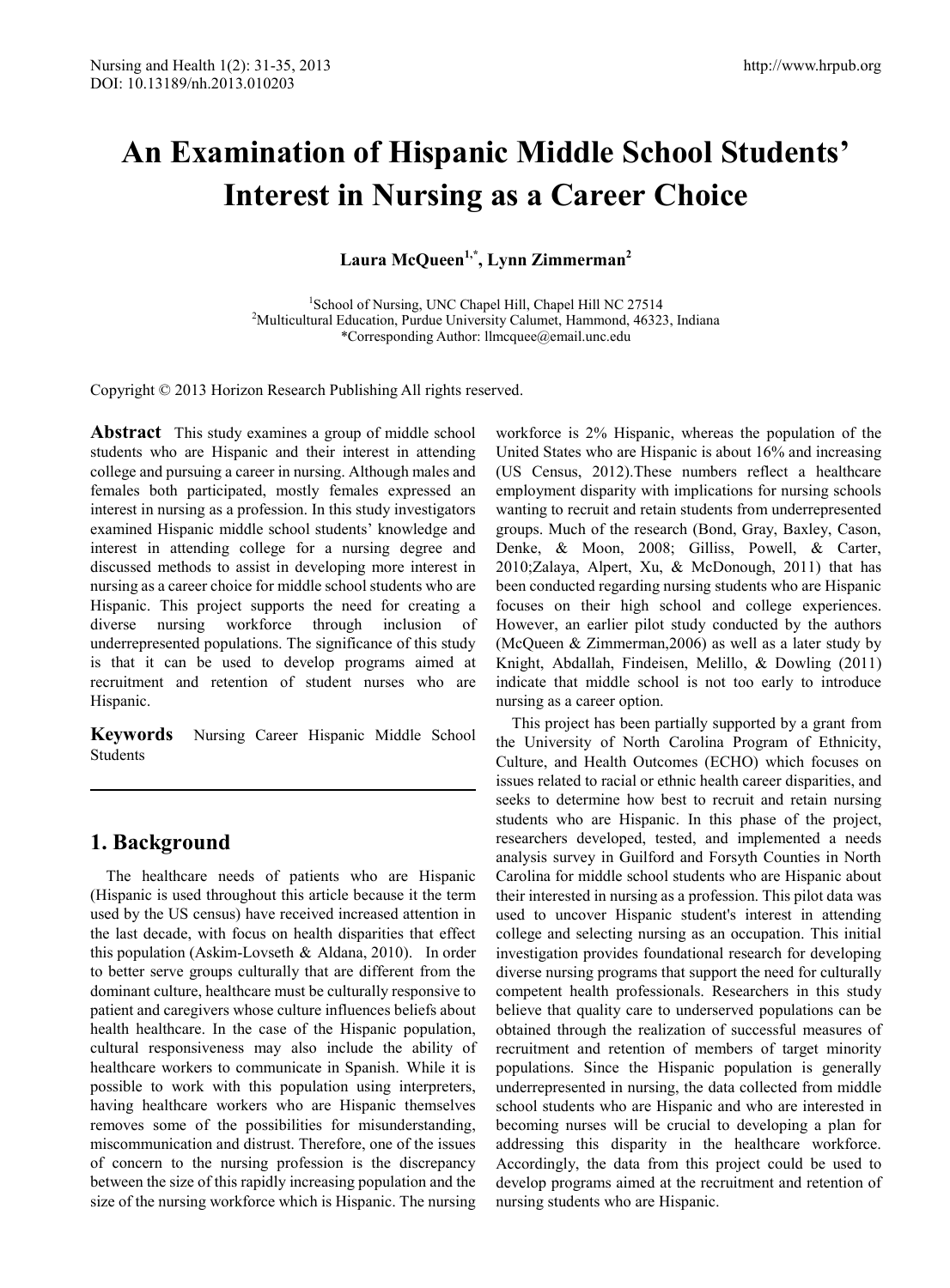## **2. Theoretical Framework**

Recent studies of eliminating barriers for minorities in health professions has shown that attempts to increase the graduation and integration of the minority nurses in the workforce has not been successful. Barriers identified by NACNEP (2000) in conjunction with the Expert Work groups on Diversity can be categorized as personal and as institutional. Some of the personal barriers that minority nursing students may face include; language issues, financial constraints, inadequate professional career guidance, and inadequate educational preparation. Some of the institutional barriers include the poor imaging of nursing, lack of mentoring programs and minority faculty to attract and nurture minority nurses, and the restrictive admission policies based on standardized tests.

The relatively low numbers of nurses who are Hispanic can be partially attributed to the belief among many Hispanics that college is not a viable option. Existing research (Espinoza-Herold, 2013; Nieto, 2011) suggests that racial, ethnic, cultural, socio-economic, and linguistic biases combine to create a school climate that leads to academic disengagement of many minority students. High school students who are Hispanic become increasingly disengaged from school resulting in their drop-out rate being the highest among all groups (Espinoza-Herold, 2013). According to dropout rate data collected in October 2009 (Child Trends Databank, 2012),39.6% of all students between the ages of 16 and 24 who drop out of high school are Hispanic. During this same time period 39.2% of all dropouts were White and 18.1% are Black. Status dropout rate data, which focuses on background characteristics, such as race/ethnicity, shows that 17.6% of all students who are Hispanic drop out, while comparison data shows that 5.2% of all White students and 9.6% of all Black students drop out.

For those who do complete high school, there are a number of barriers, especially related to cultural and language concerns, which impact Hispanic students' ability to pursue higher education(Espinoza-Herold, 2013; Nieto, 2011). Parents who want their children to go to college may not be able to help them financially. Equally important are issues which prevent these parents from playing an active role in their children's education, such as their own lack of education, their lack of understanding of the American educational system, and their limited English language skills. Another contributor may be the need to help support their families, either through getting a job or by helping with the family business.

## **3. Method**

This project is based on the hypothesis: Hispanic students do not see nursing as a career choice, because they lack information on professional nursing and how to pursue a college admission. The goal of this project is to examine the participant's interest in attending college and pursuing a

career in nursing.

Prior to implementing this study the researchers received Institutional Review Board approval from the cooperating institutions and acted accordingly with the use of human subjects in research. Survey instruments written in both English and Spanish were also approved.

The researchers in this project recruited the middle school participants for this study from local churches and agencies in the target area because of the difficulty accessing county schools and finding large groups of pre teen Hispanic students. It took several months for the investigators to find the 58 participants, 28 female and 30 males, in the target age of 10-14. The participants self reported as being Hispanic and confirmed they attended schools ranging in grades from 3rd and 9th in the local area. The sample size was limited in size because of the available Hispanic middle school students found in the churches and community agencies frequented in the demographic area studied.

## **4. Data Collection**

This project relied on mixed methodology of both quantitative and qualitative data collection and analysis. The two survey instruments developed used a combination of scaled and narrative responses that were written in English and Spanish. The surveys collected demographic information, and then asked questions about their future career plans, knowledge about nursing as a career, general knowledge about college and perceptions of career options, including interest in nursing. Most of the questions required the participants to make a choice, selecting Yes or No, or short response to information, such as, your age or what kind of work would you like to do?

The survey questionnaire had participants identify; plans after high school graduation, desire to be a nurse, family member a nurse, and family member attended college. The variables are represented in the following four questions obtained from this project's questionnaire:

What do you plan to do after high school graduation?

- Have you ever thought of being a nurse?
- Is anyone in your family a nurse?
- Has anyone in your family gone to college?

The four variables were evaluated for frequency and cross-tabulated with one another. In addition, the responses to "Have you ever thought of being a nurse?" were cross-tabulated with gender, identified as the most significant demographic characteristic. The variable reflected in the question "Have you ever thought of being a nurse?" was also cross-tabulated with the nursing characteristics questionnaire.

After administering the questionnaire to the participants, the data from the surveys were analyzed according to the type of data collected. Quantitative data concerning demographics was transferred to Statistical Package for the Social Sciences (SPSS). Frequency charts and cross-tabulations of selected variables were created and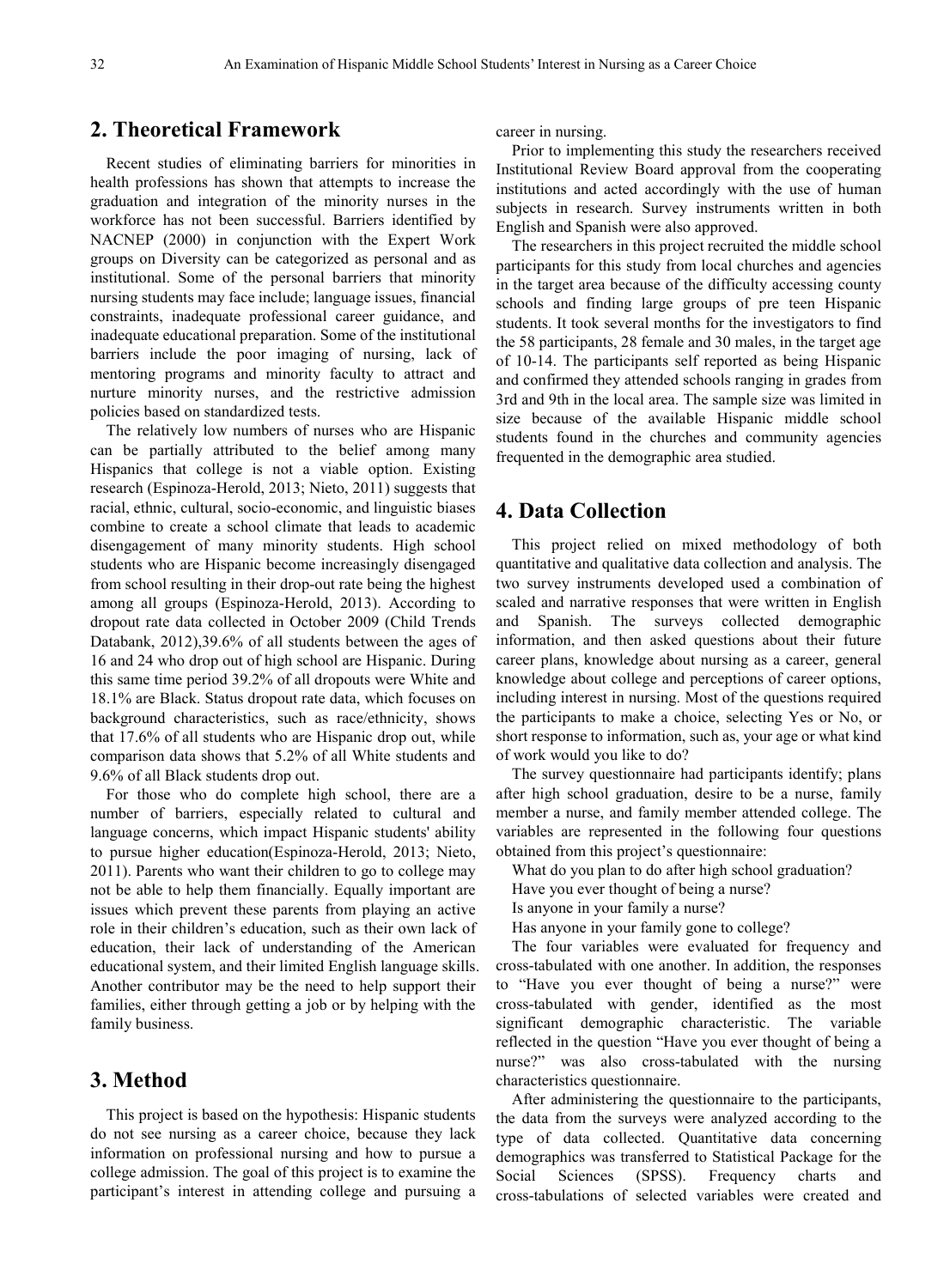analyzed for relationships. Using a descriptive research approach the investigators associated and summarized the needs assessment and additional findings that arose out of the project. Correlation studies then examined the relationships among variables, focusing on those students who indicated they had considered nursing as a career.

#### **5. Findings**

Investigators in this project found that the majority of the 58 respondents, 48 (82.8%) reported a desire to attend college. Thirty-three percent reported that they had thought about being a nurse. The majority of these respondents were female. (N=16). Another finding identified that 23 (39.6%) reported a family member had attended college and that 6 (10.3%) of the total sample interested in nursing also had a family member who went to college. Additionally, nine of the participants indicated they did not know what kind of work they wanted to do.

The researchers pinpointed 4 significant findings to middle school students' interest in attending college and pursuing a career in nursing. Questions selected from the survey instruments are followed with a discussion of findings:

Finding #1: What do you plan to do after high school graduation?

Of these 58 participants, 48 (82.7%) said that they definitely would like to go to college when they graduate from high school. The other 10 (17.2%) marked "job" and/or "I don't know". This data indicates that significant majority of the middle school students who are Hispanic who were surveyed are interested in attending college. This item was marked for further study because a comparison with the literature on college admission rates of students who are Hispanic shows that their admission and retention rates are low compared to other groups.

Finding #2: Have you ever thought of being a nurse? and Gender?

When the responses to "Have you ever thought of being a nurse?" were cross-tabulated with gender, 57.1% of the females and 10% of the males had considered being a nurse. Of the 16 females who said they had thought about being nurses, 5 of them responded that they are planning to be nurses. Of the 3 males who reported they had thought about nursing, none of them chose nursing as a career option, although one said that he would like a job helping people. This item was marked for further analysis, because it supports the existing research that identifies that a preponderance of individuals who choose nursing as a career are women.

Finding #3: Have you ever thought of being a nurse?" and Is anyone in your family a nurse?

The responses to "Have you ever thought of being a nurse?" were cross tabulated with "Is anyone in your family a nurse?" These results show that being related to a nurse does not seem to affect students' wanting to be a nurse. Of the 19 who

said that they had thought about being a nurse, only 2 respondents, 3.4% of the total sample, also had a family member who was a nurse. This item was marked for further analysis, because it identifies another important area for further study: what does influence someone to become a nurse?

Finding #4: Have you ever thought of being a nurse? and Has anyone in your family gone to college?

The final finding is the result of the cross-tabulation between the responses from "Have you ever thought of being a nurse?" with the responses from "Has anyone in your family gone to college?" Of the 19 who said that they had thought about being a nurse, 6 respondents, 10.3% of the total sample who were interested in nursing also had a family member who went to college. This item was marked for further analysis, because literature about college attendance indicates that the mother's education level, in particular, influences a child's motivation to go to college.

#### **6. Discussion**

In an earlier case study, the researchers on this project (McQueen & Zimmerman, 2006) found that a sociological framework consisting of 3 levels - the individual/family (micro), community (meso), and institutional (macro) - was useful for analyzing the patterns and connections in the case study's narrative. The analysis indicated that being Hispanic created interconnections among the three levels, the micro level being intertwined with being a member of the Hispanic community (meso) and being a minority in the United States (macro). Similar correlations are evident in the analysis of the data collected from the middle school students in this study.

The findings from this study suggest the following:

Middle school students who are Hispanic are interested in attending college.

Females rather than males who are Hispanic expressed an interest nursing as a career.

This population's desire to become a nurse does not appear to be influenced by a relative who is a nurse.

This population's desire to become a nurse does not appear to be influenced by a relative who has attended college.

Most of the middle school students in this study expressed a desire to attend college. However, the numbers of students who are Hispanic who actually attend college continues to remain proportionately small and underrepresented in baccalaureate education (Espinoza-Herold, 2013; Nieto, 2011). One avenue for further investigation would be to determine what changes occur when middle school students who are Hispanic reach college-age to determine if they still want to go to college and what barriers prevented their attendance. Another question for later research is to examine what influences someone to become a nurse, thereby addressing the limited interest in nursing by middle school students who are Hispanic.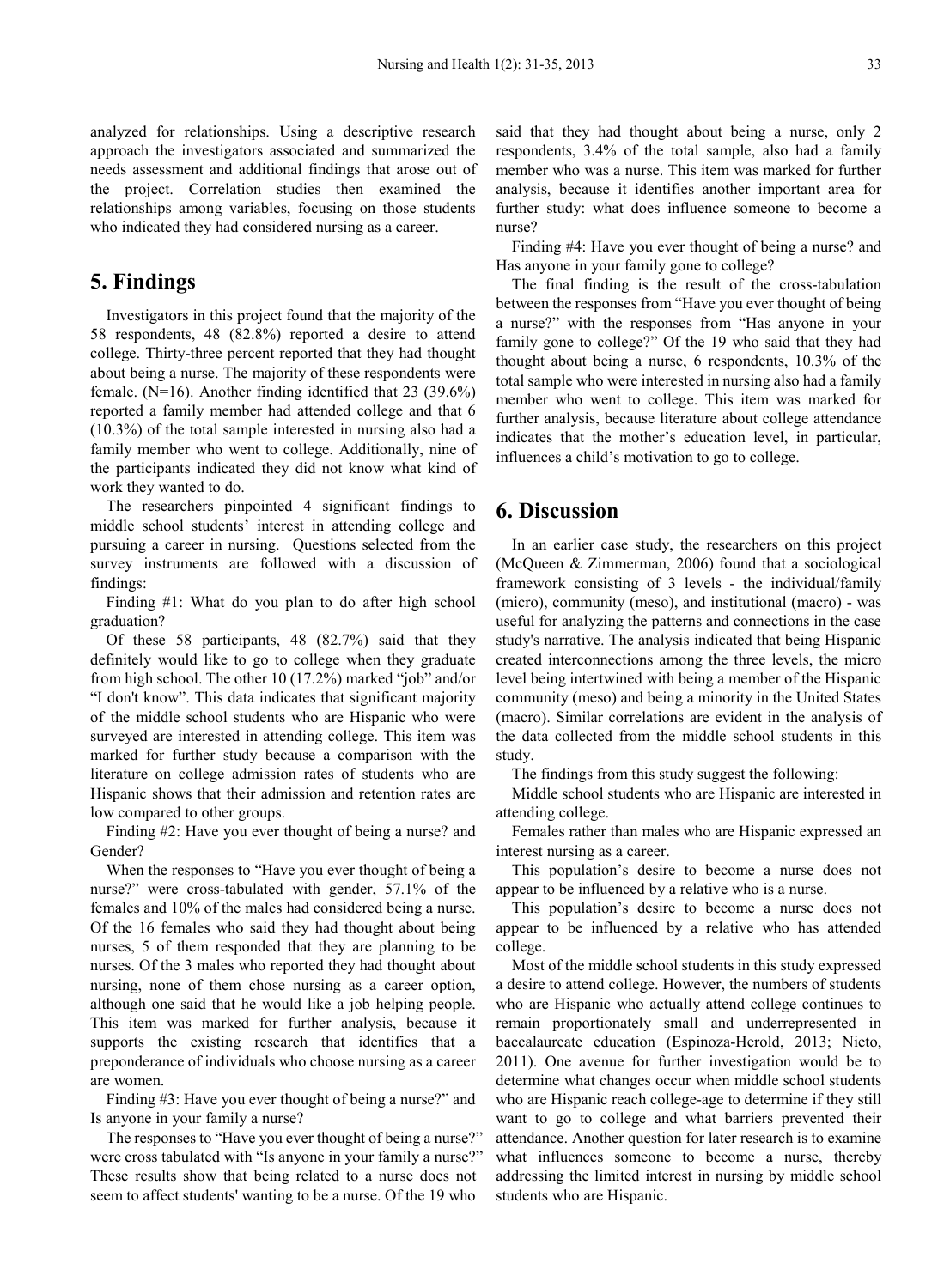The significance of this project is that it can be used to develop programs aimed at the recruitment and retention of nursing students who are Hispanic filling a need in the health care field. Based on the data from this project and from the previous study, the researchers propose that schools of nursing will need to provide informational support for students who are Hispanic to assist them in planning for a career in nursing. Interest in college and a career in nursing will not be enough to make this a reality for underrepresented groups in the population. Proactive recruitment efforts that educate these middle school students to the processes of preparing for college, seeking admission, matriculating, and graduating as nurses are key areas of support.

This project proposes two ways to address health disparities as identified by the United States Department of Health and Human Services: (National Goal I), improve access to quality health care through appropriate preparation, composition and distribution of health professions workforce. One step is to increase the recruitment and admission of diverse student populations by analyzing and addressing the needs of students before they begin high school to help them begin preparing early. The second step would be to create and increase an interest in nursing in an underserved population.

Another aim of this project is to address the health care of this target population by increasing the number of nurses that are prepared to care for the complex needs of the economically disadvantaged and underserved in a quality manner (National Goal I), and providing greater access to health care by the education of culturally competent nurses who are able to think critically and problem solve based on priorities to enhance the quality of care (National Goal II).The strength of this research project is that it explores new ground in creating healthcare workforce diversity and awareness of barriers for a career choice in Hispanic population by examining a younger population than previous studies. This research covers an important policy area that provides practical strategies to inclusion and provides needed information to create nursing programs, which will substantially benefit an underserved population. The purpose of the resultant programs based on this study are to provide a more culturally competent health profession workforce to provide quality care to underserved populations, and to increase diversity of the nursing workforce by implementing specific recruitment and retention strategies targeting students who are Hispanic, a minority group that is underrepresented in nursing.

#### **7. Limitations and Areas for Further Study**

This research project's limitation included; 1) a small sample, 2) language barriers, and 3) a specific geographic location of participants. This project served as a pilot study and had a small sample size with young participants who may have been limited in articulation of their needs and

interests' through survey writing. During the research data collection phase, the participants' parents were present to sign for consent to participate. The participants would occasionally defer to their parents for answers to questions, such as, "Who will pay for my college?" or "What is a scholarship?" This observation provided some insight to the researchers on educational information that middle students may be lacking. However, this parental interaction limits the study in social desirability bias (Grimm, 2010). Specifically, the students may have answered not to please the researchers, but to include and please the parents in their decisions.

Another limitation to this project was that the pilot survey did not specify how long the middle school students had lived in and/or attended school in the United States. The surveys were written in both English and Spanish and a nurse who is Hispanic also served as a translator during the data collection phase to answer questions by parents and children. It became apparent during at that time that the participants had varied experiences with language; some could read and answer both Spanish and English, while others could read English or Spanish only, and a few students had to have the questionnaire read to them. The varied educational experiences, grade levels, and English language proficiency of middle school students who are Hispanic suggest that time in the United States is an important element to be included in future research.

An additional limitation included the reliability and validity of the research project. This study focused on a specific sample population and location in the South and did not collect information from Hispanic populations in other regions in the United States. To increase reliability of the data, the study would need to be replicated in other sites with a growing Hispanic population. Responses to this pilot version of the survey instruments also indicate that some of the questions may have resulted in invalid responses because participants did not fully understand the concepts related to the questions. For example, the question "What do you want to be when you grow up?" may have been a more relevant question for this age group than "What kind of work would you like to do?"

#### **8. Significance and Relevance to Health Disparities**

According to the United States Census Bureau (2011), the population in 2010 in the United States had a 72.4% White majority. The two largest minority groups were Black, making up 12.6% of the population, and Hispanic, 16.3%. The US Census Bureau (2012) estimates that by 2060, the percentage of White inhabitants will decrease to around 43%, while the largest minority groups, Black and Hispanic will increase to 15% and 31% respectively.

The need for this project and projects like this one is related to not only the nursing shortage that is reaching epidemic proportions nationwide, but also the increased population diversity (US Census Bureau, 2012). This project